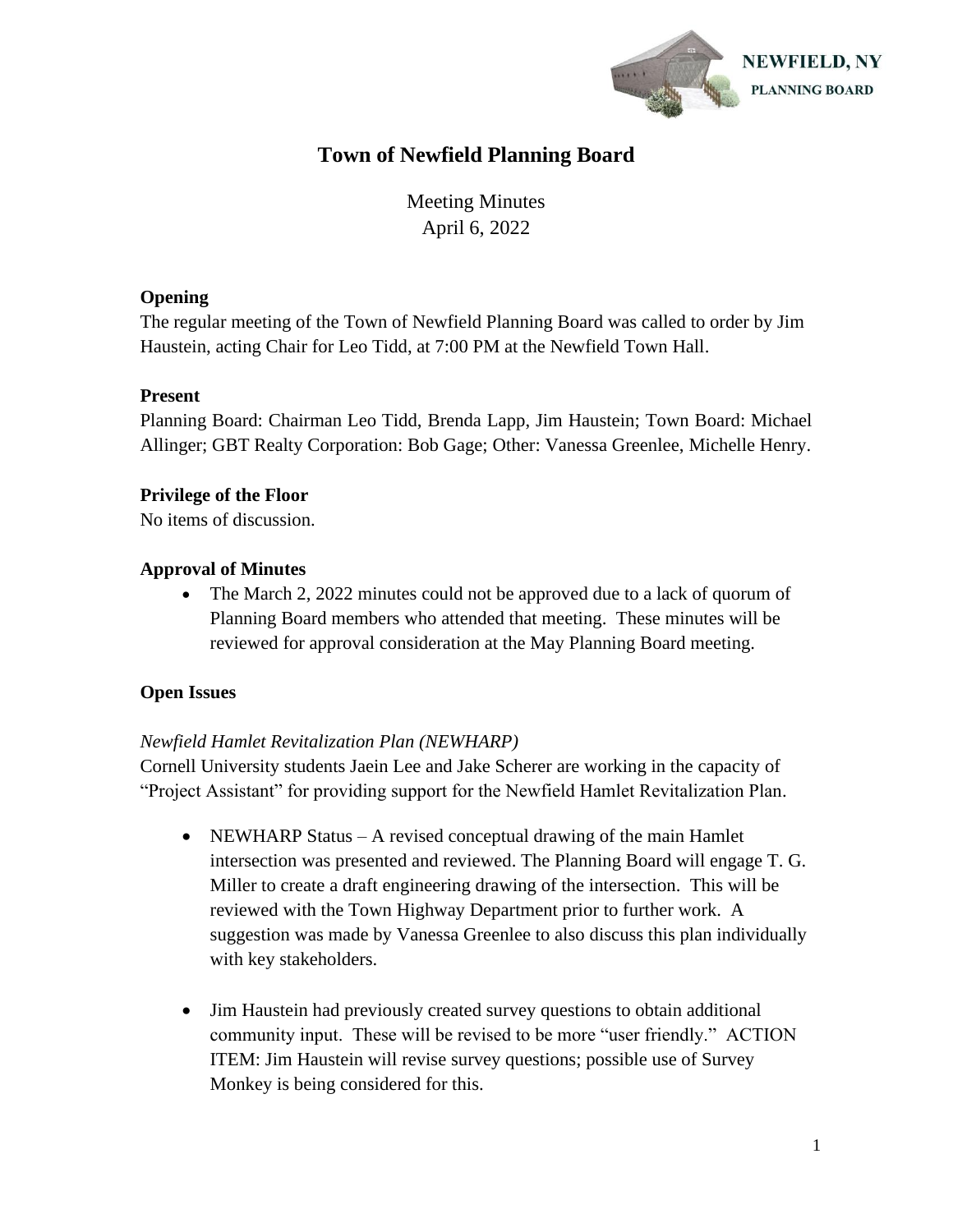

• The first town forums to discuss the NEWHARP plan were originally scheduled for April 27 and April 30. The Planning Board decided to postpone these meetings. Work is continuing on the presentation.

#### **New Business**

#### *Proposed Dollar General Store*

Bob Gage representing GBT Realty Corporation provided a draft site plan and presented a preliminary overview of a planned Dollar General store at the corner of 34/96 and Newfield Depot Road. Salient points of the project include the following:

- Property size is approximately two acres.
- 10640 square foot building proposed, expanded store size with food in 1500 square feet of the building.
- 12 to 15 employees; approximately half will be full-time employees.
- Driveway access via Newfield Depot Road.
- Parking for thirty spaces.
- Septic system for waste.
- Retention facility at northern end of property to hold and clean runoff water before discharging.
- Dumpster on south side of property; enclosed by 6-foot wooden fence with gate.
- 20-foot pole sign on the southeast corner of the site.
- Will not request variances.
- \$800,000 potential investment.
- Make use of regional contractors during construction.
- GBT will build the property for Dollar General and will provide a 15-year lease with renewal to 30 years total lease.
- Currently equitable owners waiting to close until permitting done. Property is part of existing property Tax ID 5.-1-12.22.
- 72 days estimated construction time.

Potential flooding of the property is a consideration. Additionally, safety of mobile home residents across Newfield Depot Road who walk to the store and need to cross Newfield Depot Road is a concern.

GBT will be preparing the Site Review Application and will be submitting to the Planning Board within a few weeks.